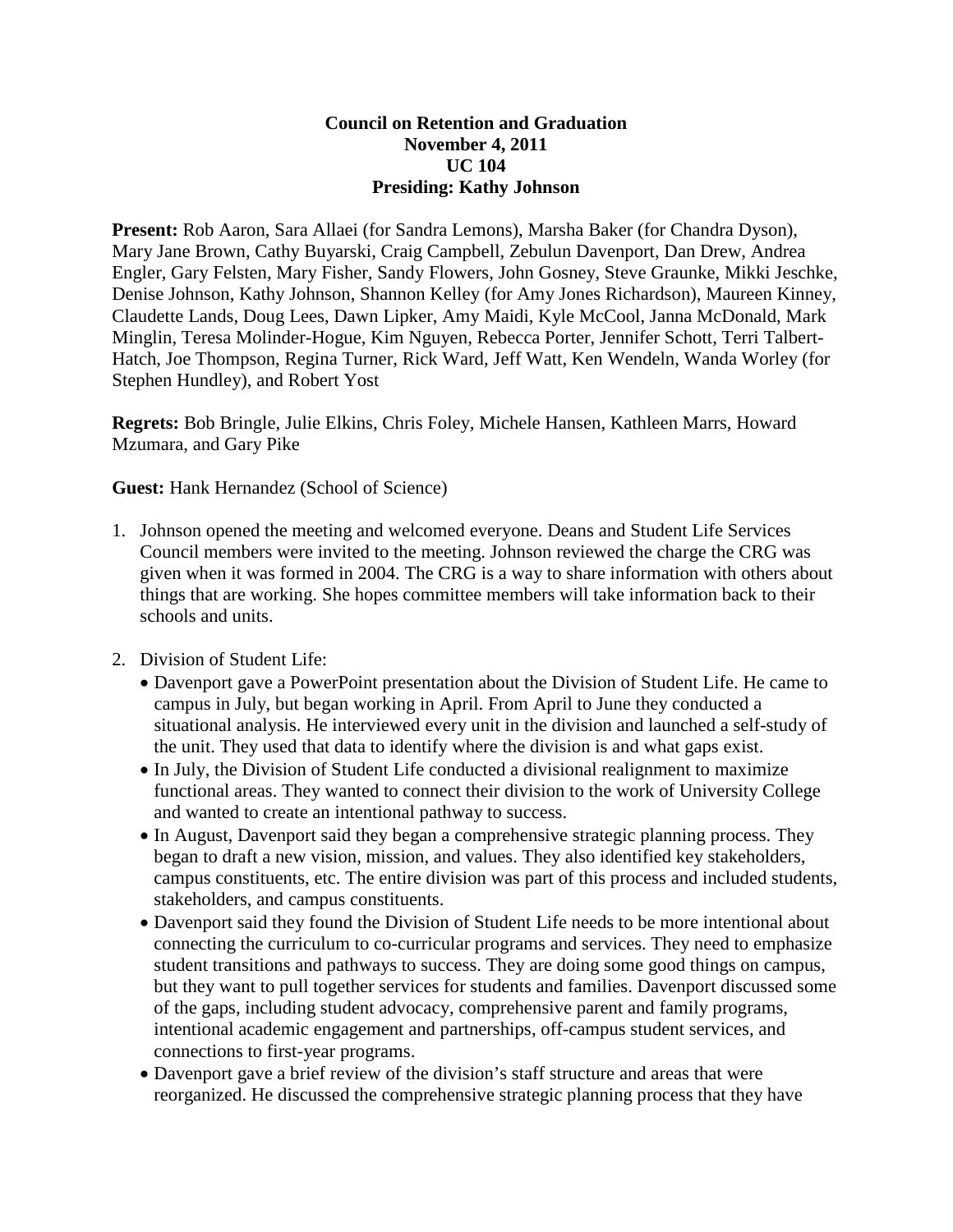been working on, including a focus on quality learning experiences that will facilitate intellectual and personal growth and that will create pathways for all students. Davenport identified five areas of focus: campus life, campus climate, campus partnerships, community partnerships, and division effectiveness.

- Davenport explained how student life is connected to retention. Most institutions around the country are talking about performance-based funding and retention, graduation, etc. Engaged students tend to persist and graduate at higher rates than students who are not engaged. We all have a responsibility for retaining our students.
- The campus housing capacity is now at 122 percent (with Park Place). Davenport said they are trying to engage with the Park Place students.
- The classroom is formal learning, and out-of-classroom learning provides formative learning to create a holistic experience for students. Retention is a global concern, but it is unique to every college campus. We can identify best practices, but each institution is made up of unique constituents.
- Davenport told about his four-step process to improve student services. Two years ago, Division of Student Life programs and services were connected to the PULs. Davenport said they are doing a self-report to find out what students are learning. They are trying to improve programs and services based on data. He said student life is about social engagement and about what we want students to learn. Students need to have fun, but student life can be structured so students learn as well.
- Davenport discussed the Steven Robbin model and three determinants to academic performance and retention: self-regulatory control, motivational control, and social control. Some college students around the nation are engaged in counterproductive behaviors; they need to be engaged in a productive way.
- Wendeln asked a question about creating cultural pride on this campus. He also expressed concern about the lack of enforcement for the no smoking policy. Davenport acknowledged these are two challenges on campus. We need to create a culture of pride on this campus, with employees as well as students. This begins when students walk through the door. Davenport believes that if we have a no smoking policy, it should be enforced. There are people talking about this. There will be future conversations about this issue.
- McCool discussed some of the challenges for school-based organizations. Sometimes, these organizations do not connect with the Division of Student Life. How can this be remedied? Davenport talked about the silos on campus. He said he would talk to McCool about this issue.
- 3. Departmental Strategies for Advising Juniors and Seniors:
	- Jeschke distributed two handouts about an initiative for advising seniors in the Department of Psychology. The dean's office puts an academic hold on all seniors; these students are told they cannot register until they see an advisor. Three e-mails were sent out to seniors to explain this change.
	- Jeschke told about the advising staff in their office and how they developed an agenda for a 30-minute advising session, which included 10 to 15 minutes of a PowerPoint presentation. The presentation included an overview of questions that seniors should be asking before they graduate.
	- The psychology seniors range from needing several more semesters to going to graduate school the following year. After the PP, seniors were divided into groups (e.g., those going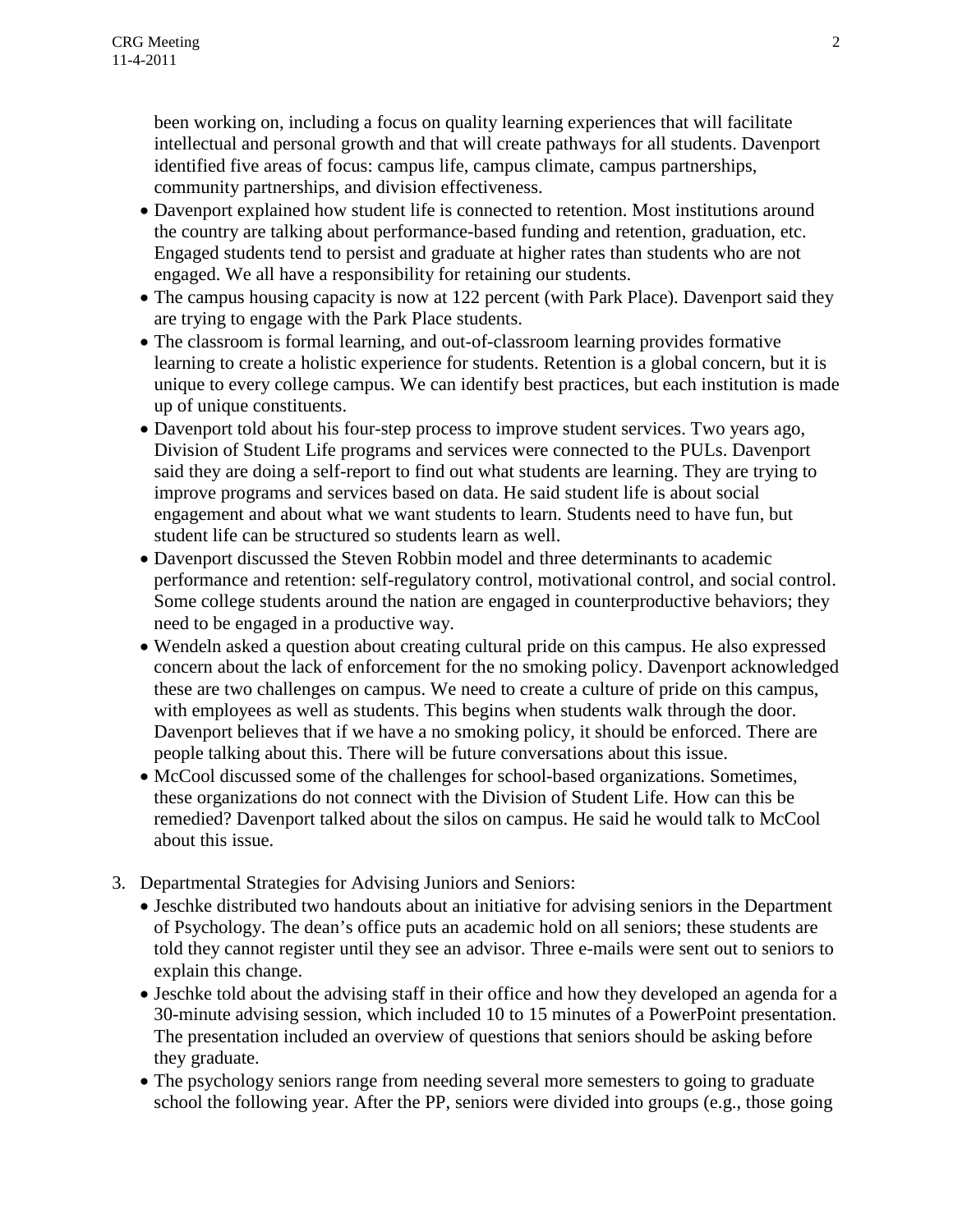to graduate school). The groups were able to have discussions. Some of the session time was spent answering students' questions.

- The sessions allowed some students who thought they were going to graduate to realize that they were behind. Some errors were caught as well. Jeschke told how they worked with students. Some students were able to take an extra class or change classes to graduate in May.
- The peer advisors helped with these sessions. All sessions were held before registration opened in October. Not all seniors showed up for the session. They have been getting calls from a few frantic students trying to get holds removed. These students are not forced to see a staff advisor, but they must at least see a peer advisor.
- Jeschke explained that when students log into Oncourse, they can see the hold, and they can also see who their advisor is. The department has about 500 psychology majors, and 250 are seniors. Jeschke said 81 percent of the students who completed the assessment would recommend the session to their peers.
- The department is going to have similar sessions in the spring for sophomores. Jeschke said they want to make sure the sophomores are on the right track. The peer advisors did a great job. The peer advisors gave Jeschke advice on the e-mails she sent out to seniors.
- In response to a question about students who work, Jeschke said she has only received three or four calls from students who said they could not attend a session due to work. Jeschke advises these students over the phone.
- When asked what types of problems these sessions were solving for students, Jeschke gave some examples of students not knowing they had to apply to graduate while others were not aware of steps necessary for graduate school (such as taking the GRE). Students have been very appreciative of this information.
- When Jeschke asked for suggestions about special advising sessions for sophomores, Porter said a prompt for students to think about how they are going to finance their education and where they can find resources would be helpful. Davenport said the Graduate School has workshops for students thinking about going to graduate school. Graunke said the National Resource Center has many resources for the sophomore experience.
- Jeschke distributed a checklist her department gives to psychology majors. While the department had four-year plans, their department found that students did not have good plans for what they needed to be doing with co-curricular activities. She reviewed some of the resources their department has for students. They use the checklist at orientation and in their orientation to the major sessions.
- The Department of Psychology sends an electronic newsletter to all psychology majors in University College. Jeschke shared a newsletter with the group. The newsletters have links so students can contact their office and find information about how to certify to the major, course changes, the advising office, etc. In 24 hours, 29 students opened the e-mail, and 15 students clicked through. The most popular link was how to certify to the major.
- 4. Office of Student Employment:
	- McDonald told about the services offered by the Office of Student Employment. She explained that they help students find jobs, but the Office of Student Employment does not place students in jobs.
	- McDonald distributed a handout with projects and initiatives her office is working on. They are getting ready to launch a program to educate all student employees on how to start